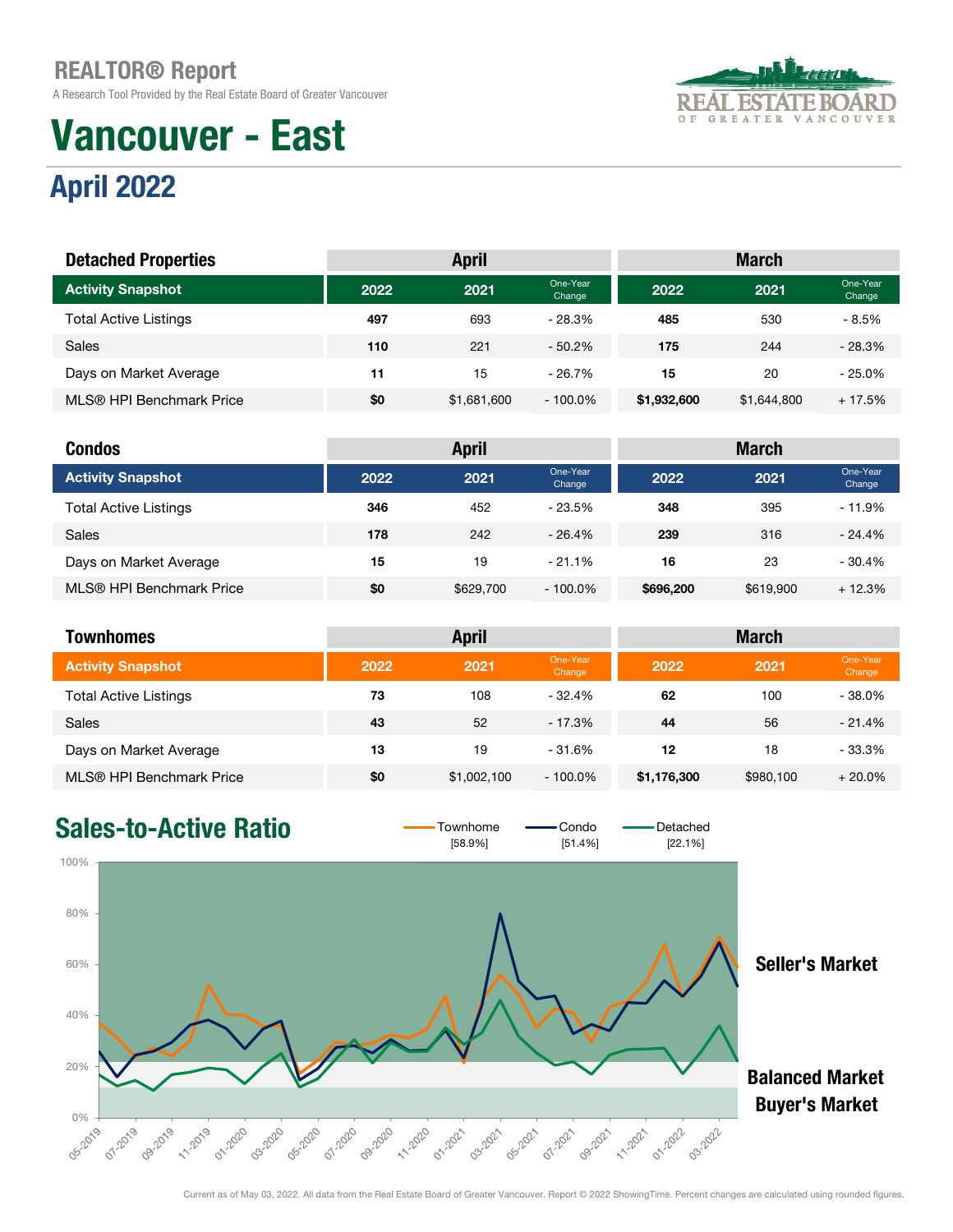A Research Tool Provided by the Real Estate Board of Greater Vancouver



### Vancouver - East

### Detached Properties Report – April 2022

| <b>Price Range</b>          | <b>Sales</b> | <b>Active</b><br><b>Listings</b> | <b>Avg Days</b><br>on Market |
|-----------------------------|--------------|----------------------------------|------------------------------|
| \$99,999 and Below          | ŋ            | n                                | ŋ                            |
| \$100,000 to \$199,999      | O            | <sup>0</sup>                     | $\Omega$                     |
| \$200,000 to \$399,999      | ŋ            | O                                | 0                            |
| \$400,000 to \$899,999      | $\Omega$     | $\Omega$                         | <sup>0</sup>                 |
| \$900,000 to \$1,499,999    | 5            | 12                               | 15                           |
| \$1,500,000 to \$1,999,999  | 43           | 159                              | 12                           |
| \$2,000,000 to \$2,999,999  | 53           | 224                              | 9                            |
| \$3,000,000 and \$3,999,999 | 8            | 83                               | 11                           |
| \$4,000,000 to \$4,999,999  | n            | 17                               | O                            |
| \$5,000,000 and Above       | 1            | 2                                | 55                           |
| <b>TOTAL</b>                | 110          | 497                              | 11                           |

Sales **-Active Listings - MLS® HPI Benchmark Price** 

| <b>Price Range</b>          | <b>Sales</b> | <b>Active</b><br>Listings | <b>Avg Days</b><br>on Market | Neighbourhood             | <b>Sales</b>   | <b>Active</b><br><b>Listings</b> | <b>Benchmark</b><br>Price | One-Year<br>Change |
|-----------------------------|--------------|---------------------------|------------------------------|---------------------------|----------------|----------------------------------|---------------------------|--------------------|
| \$99,999 and Below          | 0            | 0                         | 0                            | Champlain Heights         |                |                                  | \$0                       |                    |
| \$100,000 to \$199,999      | 0            | $\mathbf 0$               | $\mathbf 0$                  | Collingwood VE            | 7              | 93                               | \$0                       | $-100.0%$          |
| \$200,000 to \$399,999      | 0            | $\mathbf 0$               | 0                            | Downtown VE               | 0              | 0                                | \$0                       | --                 |
| \$400,000 to \$899,999      | $\mathbf 0$  | $\mathbf 0$               | 0                            | Fraser VE                 | 9              | 24                               | \$0                       | $-100.0%$          |
| \$900,000 to \$1,499,999    | 5            | 12                        | 15                           | Fraserview VE             | 4              | 20                               | \$0                       | $-100.0%$          |
| \$1,500,000 to \$1,999,999  | 43           | 159                       | 12                           | <b>Grandview Woodland</b> | 8              | 49                               | \$0                       | $-100.0%$          |
| \$2,000,000 to \$2,999,999  | 53           | 224                       | 9                            | Hastings                  | 2              | 10                               | \$0                       | $-100.0%$          |
| \$3,000,000 and \$3,999,999 | 8            | 83                        | 11                           | <b>Hastings Sunrise</b>   | 3              | 12                               | \$0                       | $-100.0%$          |
| \$4,000,000 to \$4,999,999  | 0            | 17                        | $\mathbf 0$                  | Killarney VE              | 20             | 42                               | \$0                       | $-100.0%$          |
| \$5,000,000 and Above       |              | 2                         | 55                           | Knight                    | 12             | 41                               | \$0                       | $-100.0%$          |
| <b>TOTAL</b>                | 110          | 497                       | 11                           | Main                      | 5              | 28                               | \$0                       | $-100.0%$          |
|                             |              |                           |                              | Mount Pleasant VE         | $\overline{2}$ | 12                               | \$0                       | $-100.0%$          |
|                             |              |                           |                              | <b>Renfrew Heights</b>    | 10             | 48                               | \$0                       | $-100.0\%$         |
|                             |              |                           |                              | <b>Renfrew VE</b>         | 13             | 45                               | \$0                       | $-100.0%$          |
|                             |              |                           |                              | South Marine              | 0              | 5                                | \$0                       | $-100.0%$          |
|                             |              |                           |                              | South Vancouver           | 11             | 34                               | \$0                       | $-100.0%$          |
|                             |              |                           |                              | Strathcona                | 0              | 5                                | \$0                       | $-100.0%$          |
|                             |              |                           |                              | Victoria VE               | 3              | 28                               | \$0                       | $-100.0%$          |
|                             |              |                           |                              | <b>TOTAL*</b>             | 110            | 497                              |                           |                    |



Detached Homes - Vancouver - East



Current as of May 03, 2022. All data from the Real Estate Board of Greater Vancouver. Report © 2022 ShowingTime. Percent changes are calculated using rounded figures.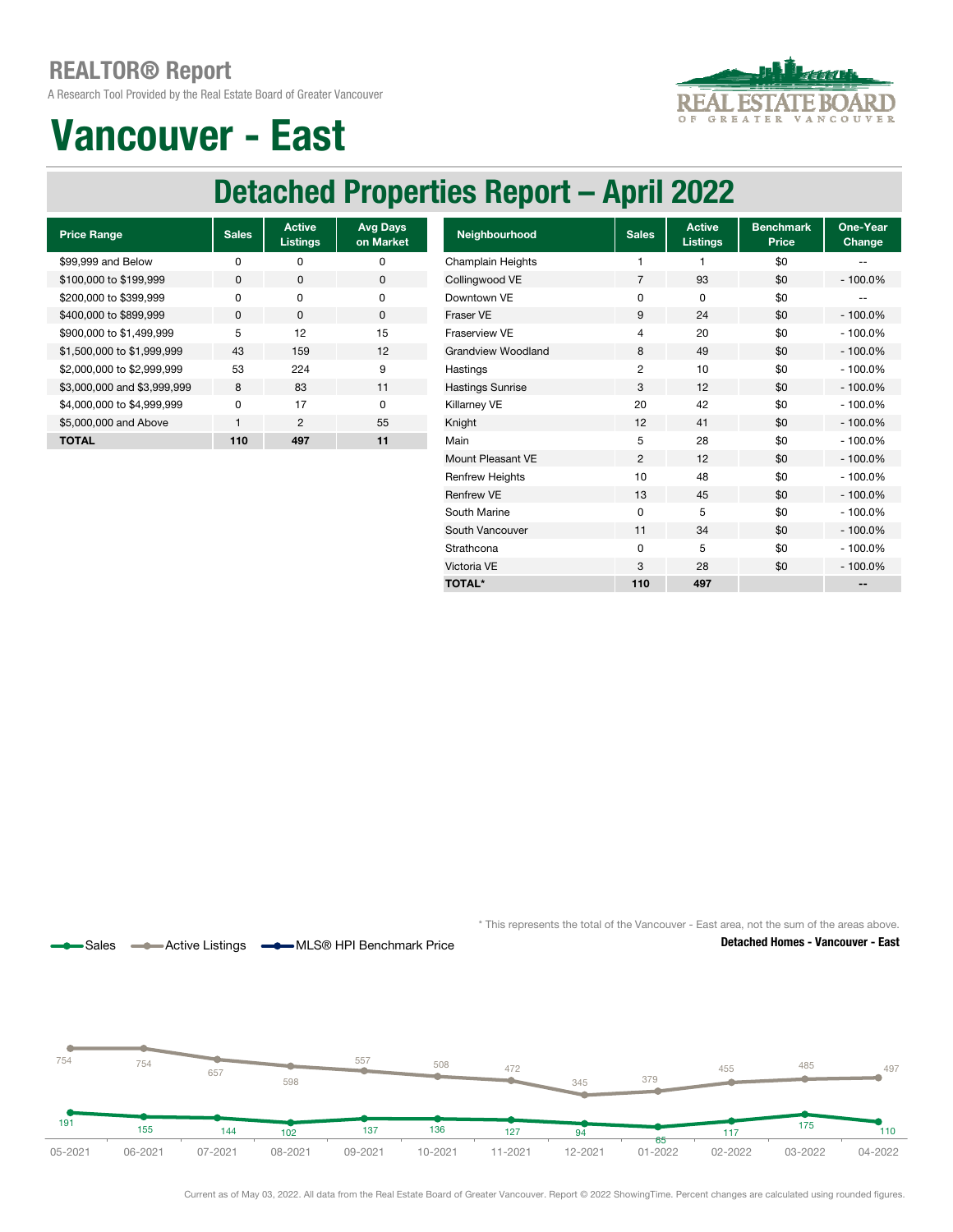A Research Tool Provided by the Real Estate Board of Greater Vancouver

## Vancouver - East



### Condo Report – April 2022

| <b>Price Range</b>          | <b>Sales</b>   | <b>Active</b><br><b>Listings</b> | <b>Avg Days</b><br>on Market |
|-----------------------------|----------------|----------------------------------|------------------------------|
| \$99,999 and Below          | ŋ              | ŋ                                | O                            |
| \$100,000 to \$199,999      | O              | <sup>0</sup>                     | U                            |
| \$200,000 to \$399,999      | 6              | 8                                | 17                           |
| \$400,000 to \$899,999      | 131            | 218                              | 13                           |
| \$900,000 to \$1,499,999    | 37             | 92                               | 18                           |
| \$1,500,000 to \$1,999,999  | $\overline{4}$ | 18                               | 43                           |
| \$2,000,000 to \$2,999,999  | O              | 5                                | <sup>n</sup>                 |
| \$3,000,000 and \$3,999,999 | $\Omega$       | 5                                | $\Omega$                     |
| \$4,000,000 to \$4,999,999  | U              | U                                | O                            |
| \$5,000,000 and Above       | $\Omega$       | <sup>n</sup>                     | $\Omega$                     |
| <b>TOTAL</b>                | 178            | 346                              | 15                           |

Sales **-Active Listings - MLS® HPI Benchmark Price** 

| <b>Price Range</b>          | <b>Sales</b> | <b>Active</b><br><b>Listings</b> | <b>Avg Days</b><br>on Market | Neighbourhood             | <b>Sales</b>   | <b>Active</b><br><b>Listings</b> | <b>Benchmark</b><br>Price | <b>One-Year</b><br><b>Change</b> |
|-----------------------------|--------------|----------------------------------|------------------------------|---------------------------|----------------|----------------------------------|---------------------------|----------------------------------|
| \$99.999 and Below          | 0            | 0                                | 0                            | Champlain Heights         | 1              | 3                                | \$0                       | $-100.0%$                        |
| \$100,000 to \$199,999      | 0            | $\mathbf 0$                      | 0                            | Collingwood VE            | 33             | 65                               | \$0                       | $-100.0%$                        |
| \$200,000 to \$399,999      | 6            | 8                                | 17                           | Downtown VE               | 12             | 31                               | \$0                       | $-100.0%$                        |
| \$400,000 to \$899,999      | 131          | 218                              | 13                           | Fraser VE                 | $\overline{4}$ | 11                               | \$0                       | $-100.0%$                        |
| \$900,000 to \$1,499,999    | 37           | 92                               | 18                           | Fraserview VE             | $\mathbf 0$    | 2                                | \$0                       | --                               |
| \$1,500,000 to \$1,999,999  | 4            | 18                               | 43                           | <b>Grandview Woodland</b> | 6              | 19                               | \$0                       | $-100.0%$                        |
| \$2,000,000 to \$2,999,999  | 0            | 5                                | 0                            | Hastings                  | 13             | 16                               | \$0                       | $-100.0%$                        |
| \$3,000,000 and \$3,999,999 | 0            | 5                                | 0                            | <b>Hastings Sunrise</b>   | 1              | 1                                | \$0                       | $-100.0%$                        |
| \$4,000,000 to \$4,999,999  | 0            | 0                                | 0                            | Killarney VE              | 3              | 4                                | \$0                       | $-100.0%$                        |
| \$5,000,000 and Above       | 0            | $\mathbf 0$                      | 0                            | Knight                    | $\overline{4}$ | 9                                | \$0                       | $-100.0%$                        |
| <b>TOTAL</b>                | 178          | 346                              | 15                           | Main                      | 7              | 4                                | \$0                       | $-100.0%$                        |
|                             |              |                                  |                              | Mount Pleasant VE         | 43             | 60                               | \$0                       | $-100.0%$                        |
|                             |              |                                  |                              | <b>Renfrew Heights</b>    | 7              | 5                                | \$0                       | $-100.0%$                        |
|                             |              |                                  |                              | Renfrew VE                | 1              | 5                                | \$0                       | $-100.0%$                        |
|                             |              |                                  |                              | South Marine              | 25             | 63                               | \$0                       | $-100.0\%$                       |
|                             |              |                                  |                              | South Vancouver           | 3              | 15                               | \$0                       | $-100.0%$                        |
|                             |              |                                  |                              | Strathcona                | 10             | 22                               | \$0                       | $-100.0%$                        |
|                             |              |                                  |                              | Victoria VE               | 5              | 11                               | \$0                       | $-100.0%$                        |
|                             |              |                                  |                              | <b>TOTAL*</b>             | 178            | 346                              | \$0                       | $-100.0\%$                       |

\* This represents the total of the Vancouver - East area, not the sum of the areas above.

Condos - Vancouver - East



Current as of May 03, 2022. All data from the Real Estate Board of Greater Vancouver. Report © 2022 ShowingTime. Percent changes are calculated using rounded figures.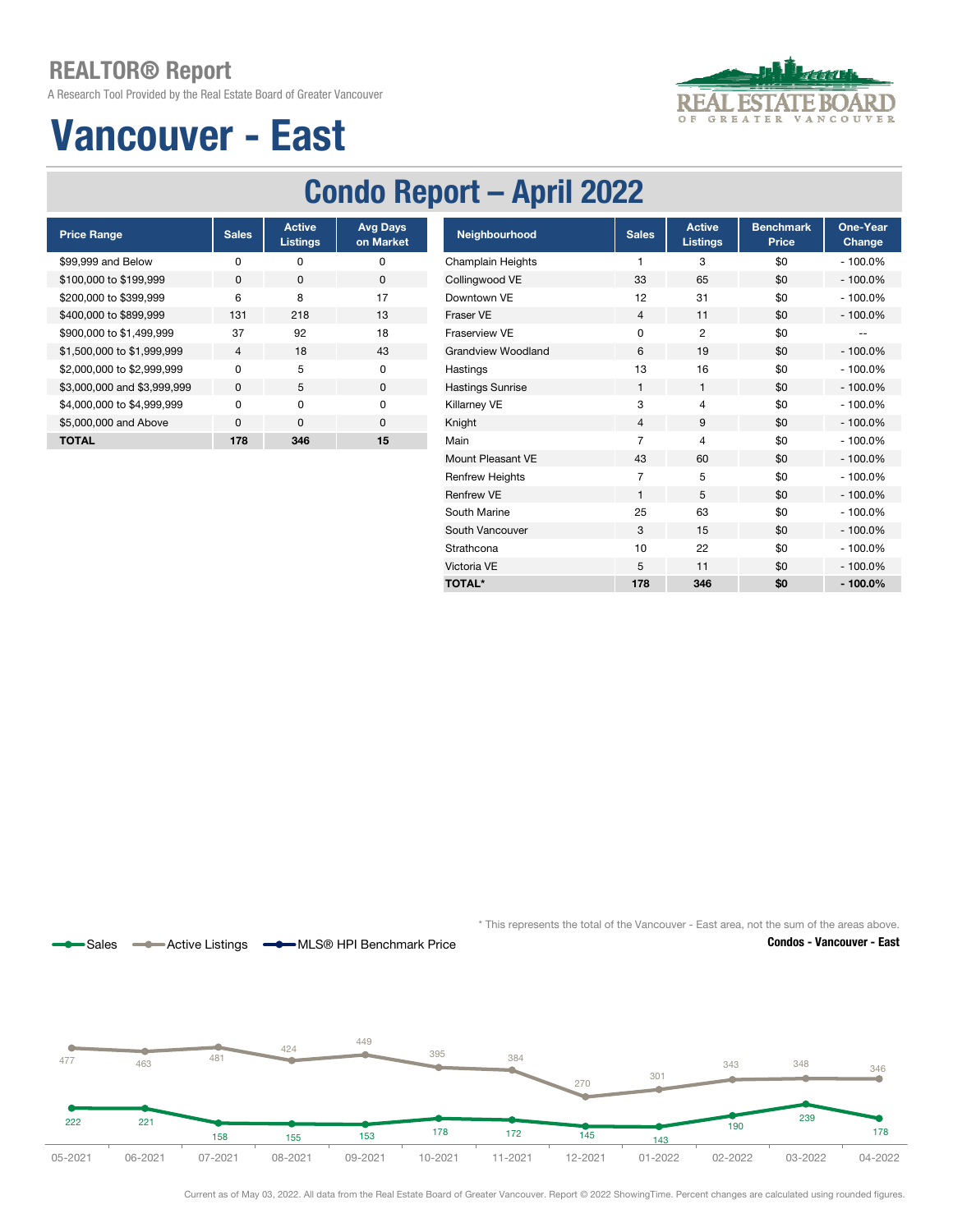A Research Tool Provided by the Real Estate Board of Greater Vancouver



## Vancouver - East

### Townhomes Report – April 2022

| <b>Price Range</b>          | <b>Sales</b> | <b>Active</b><br><b>Listings</b> | Days on<br><b>Market</b> |
|-----------------------------|--------------|----------------------------------|--------------------------|
| \$99,999 and Below          | O            | 0                                | n                        |
| \$100,000 to \$199,999      | O            | $\Omega$                         | O                        |
| \$200,000 to \$399,999      | O            | U                                | O                        |
| \$400,000 to \$899,999      | 9            | 10                               | 10                       |
| \$900,000 to \$1,499,999    | 28           | 44                               | 15                       |
| \$1,500,000 to \$1,999,999  | 6            | 14                               | 10                       |
| \$2,000,000 to \$2,999,999  | U            | $\overline{4}$                   | U                        |
| \$3,000,000 and \$3,999,999 | $\Omega$     | O                                | $\Omega$                 |
| \$4,000,000 to \$4,999,999  | O            | O                                | $\Omega$                 |
| \$5,000,000 and Above       | n            | 1                                | n                        |
| <b>TOTAL</b>                | 43           | 73                               | 13                       |

Sales **-Active Listings - MLS® HPI Benchmark Price** 

| <b>Price Range</b>          | <b>Sales</b> | <b>Active</b><br><b>Listings</b> | Days on<br><b>Market</b> | Neighbourhood             | <b>Sales</b>   | <b>Active</b><br>Listings | <b>Benchmark</b><br><b>Price</b> | <b>One-Year</b><br><b>Change</b> |
|-----------------------------|--------------|----------------------------------|--------------------------|---------------------------|----------------|---------------------------|----------------------------------|----------------------------------|
| \$99,999 and Below          | $\mathbf 0$  | $\mathbf 0$                      | $\pmb{0}$                | <b>Champlain Heights</b>  | 4              | 8                         | \$0                              | $-100.0%$                        |
| \$100,000 to \$199,999      | $\mathbf{0}$ | 0                                | 0                        | Collingwood VE            | 5              | 15                        | \$0                              | $-100.0%$                        |
| \$200,000 to \$399,999      | $\mathbf 0$  | $\mathbf 0$                      | $\mathbf 0$              | Downtown VE               |                | $\overline{2}$            | \$0                              |                                  |
| \$400,000 to \$899,999      | 9            | 10                               | 10                       | Fraser VE                 | $\mathbf{1}$   | 4                         | \$0                              | $-100.0%$                        |
| \$900,000 to \$1,499,999    | 28           | 44                               | 15                       | Fraserview VE             | $\mathbf 0$    | 0                         | \$0                              | --                               |
| \$1,500,000 to \$1,999,999  | 6            | 14                               | 10                       | <b>Grandview Woodland</b> | $\overline{2}$ | $\overline{7}$            | \$0                              | $-100.0%$                        |
| \$2,000,000 to \$2,999,999  | $\mathbf 0$  | 4                                | 0                        | Hastings                  | $\overline{2}$ | 0                         | \$0                              | $-100.0%$                        |
| \$3,000,000 and \$3,999,999 | 0            | $\mathbf 0$                      | $\mathbf 0$              | <b>Hastings Sunrise</b>   | $\mathbf 0$    | $\mathbf 0$               | \$0                              | $\qquad \qquad -$                |
| \$4,000,000 to \$4,999,999  | $\mathbf 0$  | $\mathbf 0$                      | $\mathbf 0$              | Killarney VE              | 4              | 4                         | \$0                              | $-100.0%$                        |
| \$5,000,000 and Above       | $\mathbf 0$  | $\mathbf{1}$                     | 0                        | Knight                    | 3              | 5                         | \$0                              | $-100.0%$                        |
| <b>TOTAL</b>                | 43           | 73                               | 13                       | Main                      |                | 5                         | \$0                              | $-100.0%$                        |
|                             |              |                                  |                          | Mount Pleasant VE         | $\overline{4}$ | 10                        | \$0                              | $-100.0%$                        |
|                             |              |                                  |                          | <b>Renfrew Heights</b>    | $\mathbf 0$    | 0                         | \$0                              | $\overline{\phantom{m}}$         |
|                             |              |                                  |                          | <b>Renfrew VE</b>         |                | $\mathbf 0$               | \$0                              | $-100.0%$                        |
|                             |              |                                  |                          | South Marine              | 5              | 9                         | \$0                              | $-100.0%$                        |
|                             |              |                                  |                          | South Vancouver           | $\mathbf 0$    | $\mathbf 0$               | \$0                              | $\overline{\phantom{a}}$         |
|                             |              |                                  |                          | Strathcona                | $\overline{2}$ | 4                         | \$0                              | $-100.0%$                        |
|                             |              |                                  |                          | Victoria VE               | 8              | 0                         | \$0                              | $-100.0%$                        |
|                             |              |                                  |                          | <b>TOTAL*</b>             | 43             | 73                        | \$0                              | $-100.0\%$                       |



Townhomes - Vancouver - East

 $\mathcal{M}(\mathcal{A})$ 05-2021 41 50 39 27 46 42 43 38 24 30 44 43 116 117 95 91 106 <sup>92</sup> <sup>81</sup> 56 51 52 62 73 05-2021 06-2021 07-2021 08-2021 09-2021 10-2021 11-2021 12-2021 01-2022 02-2022 03-2022 04-2022

Current as of May 03, 2022. All data from the Real Estate Board of Greater Vancouver. Report © 2022 ShowingTime. Percent changes are calculated using rounded figures.